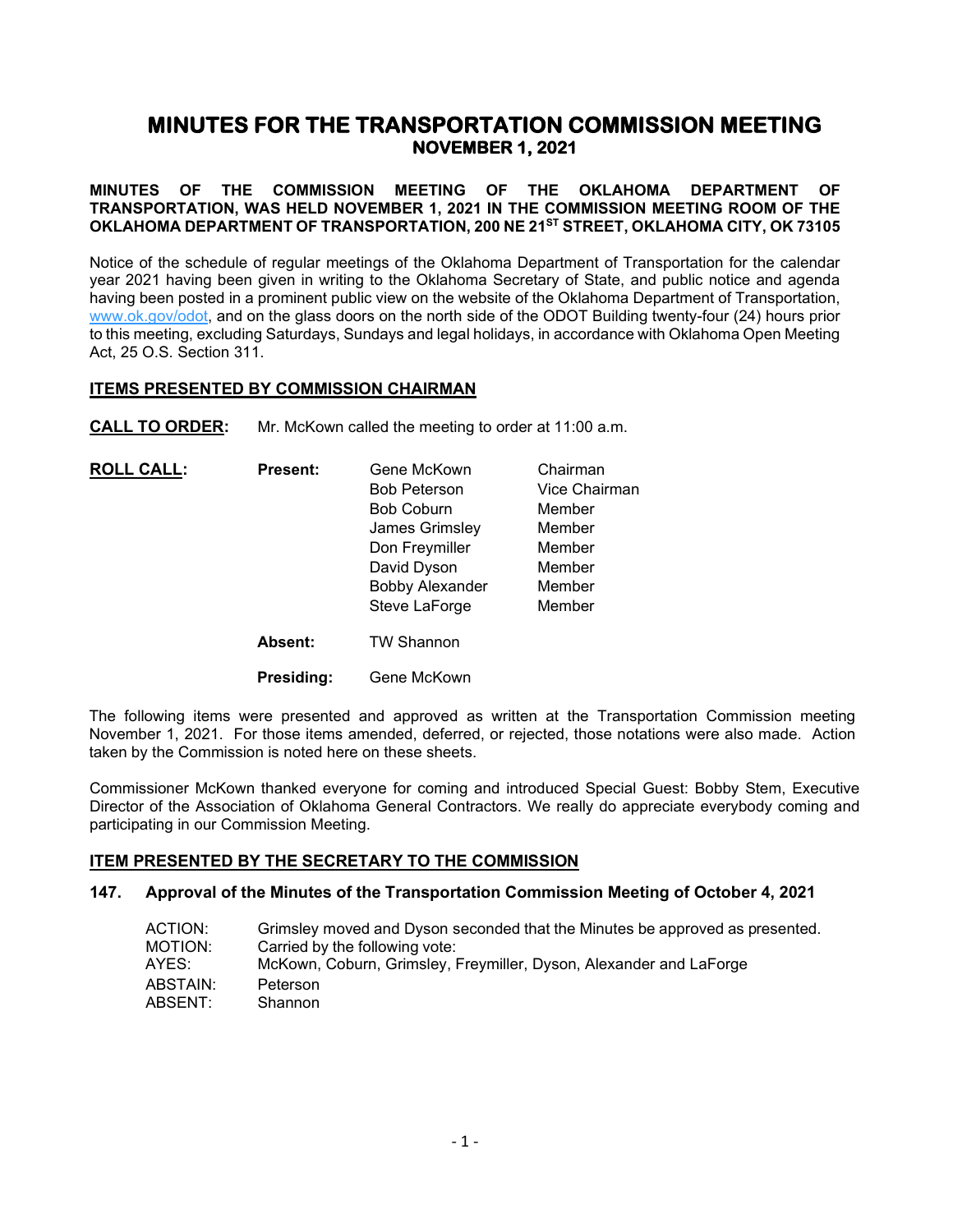### **CONSENT DOCKET PRESENTED BY COMMISSION CHAIRMAN**

### **148. Land Sales – Mr. Phillips**

- **a)** Pontotoc County District III located on the west side of SH-1 / SH-3E / SH-99 / US-377 interchange North of Ada, OK - \$191,513.00
- **b)** Pontotoc County District III located on the east side of SH-1 / SH-3 / SH-99 interchange North of Ada, OK - \$36,113.00
- **c)** Tulsa County District VIII located along the south side of I-44, at the southeast corner of South Madison Avenue and East Skelly Drive in the City of Tulsa, OK - \$19,200.00

| ACTION: | Coburn moved and Alexander seconded that the Items be approved as presented. |
|---------|------------------------------------------------------------------------------|
| MOTION: | Carried by the following vote:                                               |
| AYES:   | McKown, Coburn, Grimsley, Freymiller, Dyson, Alexander, LaForge and Peterson |
| NAYES:  | <b>None</b>                                                                  |
| ABSENT: | Shannon                                                                      |

### **END OF CONSENT DOCKET**

### **ITEMS PRESENTED BY DIRECTOR OF ENGINEERING – Mr. Tegeler**

#### **149. Programming Item**

Tulsa County – District VIII – a project to repair vehicle impact damage to US-75 over 41<sup>st</sup> St., located 11 miles north junction SH-67, Tulsa County - \$40,000 – Party responsible for the damage is known.

| ACTION: | Dyson moved and Alexander seconded that the Items be approved as presented.  |
|---------|------------------------------------------------------------------------------|
| MOTION: | Carried by the following vote:                                               |
| AYES:   | McKown, Coburn, Grimsley, Freymiller, Dyson, Alexander, LaForge and Peterson |
| NAYES:  | None                                                                         |
| ABSENT: | Shannon                                                                      |

### **150. Engineering Contracts**

**a)** Adair County – District I - to prepare construction plans for US-59: from approximately 200 feet north of Shell Branch Creek, north approximately 4.8 miles to Westville

| CI-2341B | MKEC Engineering, Inc. | \$1,035,893.00 |
|----------|------------------------|----------------|
|          |                        |                |

**b)** Cherokee County – District I - to prepare construction plans for SH-80: from junction SH-251A, north approximately 0.5 miles.

CI-2339 Guy Engineering Services, Inc. 6731,386.00

**c)** Haskell County – District I - to prepare construction plans for SH-9: from 1.0 mile east of SH-2 junction, east 4.0 miles

CI-2340 MacArthur Associated Consultants \$1,130,164.00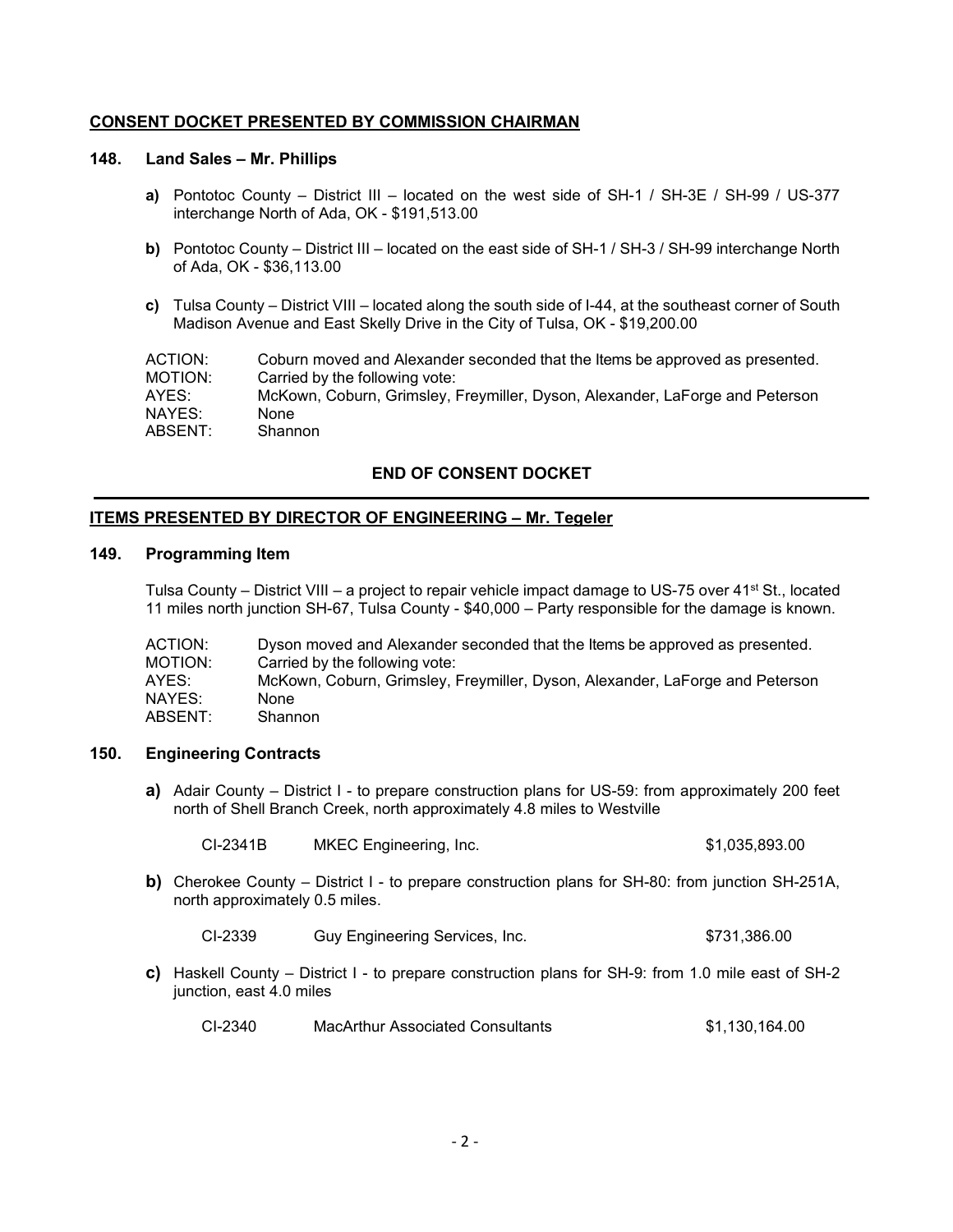**d)** Choctaw County – District II - to prepare construction plans for US-70: beginning 11.5 miles east of the Bryan County line, extending east 0.3 miles

| CI-2342B<br>Meshek & Associates, LLC | \$492,301.00 |
|--------------------------------------|--------------|
|--------------------------------------|--------------|

**e)** Garvin County – District III - to prepare construction plans for SH-76: over Unnamed Creek, approximately 4.8 miles north of Carter County line

| CI-2343A | <b>MKEC Engineering, Inc.</b> | \$178,555.00 |
|----------|-------------------------------|--------------|
|----------|-------------------------------|--------------|

**f)** Lincoln County - District III - to prepare construction plans for SH-66: from SH-102, east to US-177

| CI-2341A | <b>CEC Corporation</b> | \$767,385.00 |
|----------|------------------------|--------------|
|----------|------------------------|--------------|

**g)** Seminole County – District III - to prepare construction plans for SH-59: over Unnamed Creek, approximately 9.1 miles east of SH-99

CI-2343C CP&Y, Inc. \$244,875.00

| Grimsley moved and Freymiller seconded that the Items be approved as presented. |
|---------------------------------------------------------------------------------|
| Carried by the following vote:                                                  |
| McKown, Coburn, Grimsley, Freymiller, Dyson, Alexander, LaForge and Peterson    |
| <b>None</b>                                                                     |
| Shannon                                                                         |
|                                                                                 |

### **151. Engineering Contract Supplements**

**a)** Statewide – All Districts – On-Demand State Bridge Rehabilitation

| CI-2293A | Supplement 1 | EST, Inc.                      |
|----------|--------------|--------------------------------|
| CI-2293B | Supplement 1 | H.W. Lochner, Inc.             |
| CI-2293C | Supplement 1 | Jacobs Engineering Group. Inc. |
| CI-2293D | Supplement 1 | MKEC Engineering, Inc.         |
| CI-2293E | Supplement 1 | Purkeypile Engineering, LLC    |
| CI-2293F | Supplement 1 | Rhombic, LLC                   |

Total aggregate increase for these 6 contract supplements is \$1,500,000.00

**b)** Grant County – District IV – this supplement is for additional engineering to develop final construction plans for US-60: from US-81, extending east 9.1 miles

|         | CI-2268A    | Supplement 1                   | Atkins North America, Inc.                                                   | \$16,000.00 |
|---------|-------------|--------------------------------|------------------------------------------------------------------------------|-------------|
| ACTION: |             |                                | Peterson moved and Dyson seconded that the Items be approved as presented.   |             |
| MOTION: |             | Carried by the following vote: |                                                                              |             |
| AYES:   |             |                                | McKown, Coburn, Grimsley, Freymiller, Dyson, Alexander, LaForge and Peterson |             |
| NAYES:  | <b>None</b> |                                |                                                                              |             |
| ABSENT: |             | Shannon                        |                                                                              |             |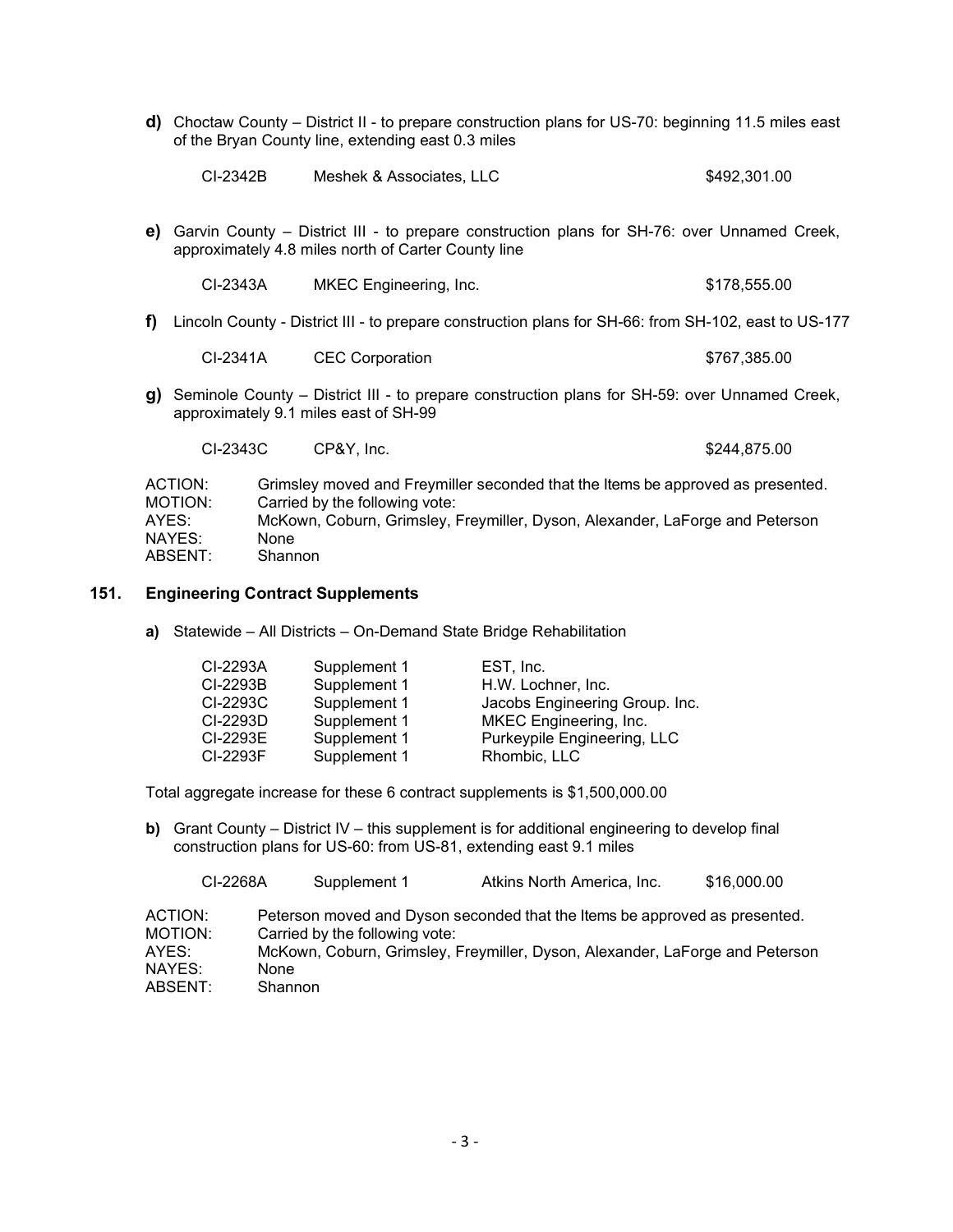### **ITEMS PRESENTED BY CONSTRUCTION DIVISION ENGINEER – Mr. Leonard**

### **152. Change Orders with Cumulative Total of \$75,000.00 or Less – Information Only**

- **a)** Blaine County US-270 NHPP-CRRS(013)PM / 34414(04), \$14,500.00, 0.41% **b)** Caddo County - Co. Rd. - STP-208B(089)CI / 30214(04), \$2,566.61, 0.20% **c)** Caddo County - Co. Rd. - STP-208B(097)CI / 33680(04), \$52,503.40, 6.28% **d)** Cherokee County - Co. Rd. - CIRB-111C(119)RB / 24824(04), \$1,868.37, 0.05% **e)** Cherokee County - SH-51 - ACSTP-211B(023)SS / 27038(04), \$45,306.95, 1.89% **f)** Cleveland County - US-77 - STP-114C(111)SS / 20997(04), \$7,573.68, 0.07% **g)** Coal County - US-75 - NHPP-215N(028)PM / 29731(04), \$15,281.18, 2.05% **h)** Creek County - SH-66 - NHPP-219N(084)3P / 33368(04), \$39,600.00, 2.87% **i)** Delaware County - Co. Rd. - STP-221D(048)CI / 29897(04), \$10,939.90, 1.07%<br>**j)** Garvin County - I-35 - NHPPI-3500-(086)PM / 20970(08), \$43,170.40, 0.22%<br>**k)** Garvin County - SH-19 - STP-225B(081)PM / 27830(04), \$23,16 **j)** Garvin County - I-35 - NHPPI-3500-(086)PM / 20970(08), \$43,170.40, 0.22% **k)** Garvin County - SH-19 - STP-225B(081)PM / 27830(04), \$23,161.99, 1.18% **l)** Grady County - SH-37 - STP-126C(063) / 20301(04), \$16,560.00, 0.14% **m)** Grady County - US-81 - SSP-226N(088)SS / 24428(20), \$23,191.41, -3.32% Underrun
- **n)** Johnston County SH-48 STP-235C(054)PM / 31049(04), \$50,905.74, 12.02%
- **o)** Johnston County Co. Rd. STP-235C(052)CI / 32331(04), \$73,091.48, 5.68%
- **p)** Kay County I-35 NHPPI-CRRS(001)PM / 35291(04), \$833.50, -0.01% Underrun
- **q)** Lincoln County SH-18 STP-241C(071)(076)3P / 33340(04), \$58,306.10, 1.94%
- **r)** Mayes County SH-82 SSR-249C(063)SR / 33377(04), \$21,415.42, 1.41%
- **s)** McIntosh County I-40 ACNHPPI-4000(029)SS / 26289(04), \$4,376.12, 0.03%
- 
- **t)** McIntosh County SH-52 STP-246C(042)PM / 28973(04), \$19,360.00, 0.47%
- **u)** McIntosh County US-266 SSR-246C(024)(025)SR / 29750(06), \$3.11, -0.00% Underrun<br>**v)** Nowata County SH-10 SBR-253C(046)SB / 31364(04), \$7,780.98, 1.50%
- **v)** Nowata County SH-10 SBR-253C(046)SB / 31364(04), \$7,780.98, 1.50%<br>**w)** Oklahoma County Ct. St. STP-155E(919)EH / 28817(04), \$4,175.68, 0.62
- **w)** Oklahoma County Ct. St. STP-155E(919)EH / 28817(04), \$4,175.68, 0.62%<br>**x)** Pontotoc County US-62 SSP-262C(063)PM / 22973(19), \$2,400.00, 2.54% **x)** Pontotoc County - US-62 - SSP-262C(063)PM / 22973(19), \$2,400.00, 2.54%
- **y)** Seminole County US-270 NHPP-267N(088)AD / 32968(04), \$49,545.72, 8.02%
- **z)** Stephens County SH-53 STP-269C(080)PM / 30362(04), \$9,000.00, 0.19%
- **aa)** Tulsa County Ct. St. STP-272B(258)IG / 30742(04), #1, \$20,920.00, 0.24%
- **bb)** Tulsa County Ct. St. STP-272B(258)IG / 30742(04), #2, \$6,731.03, 0.08%
- **cc)** Tulsa County US-75 SBR-014N(111)SB / 32729(04), \$5,917.00, 0.62%
- **dd)** Tulsa County I-244 SBR-2440(032)SB / 34312(04), \$30,000.00, 16.88%
- 
- **ee)** Washington County US-75 NHPP-014N(102)PM / 23170(11), \$4,243.38, 1.93% **ff)** Woods County - US-281 - STP-276B(039)AD / 33410(04), \$35.80, -0.01% Underrun

### **153. Change Orders with Cumulative Total Greater than \$75,000.00**

- **a)** Beckham County SH-6 STP-205B(076)PM / ACNHPPI-4000(061)PM / 30998(04), \$3,799.50, 0.01%
- **b)** Bryan County US-69 NHPP-207N(085)FP / 31855(04), \$100,000.00, 0.07%
- **c)** Craig County US-59 STP-118B(080)SS / 24115(04), \$324,270.59, 6.43%
- 
- **d)** Custer County SH-33 SSP-220B(064)SS / 28772(04), \$25,809.61, 0.37%
- **e)** Dewey County US-270 NHPP-017N(258)PM / 17671(41), \$625,000.00, 2.95% **f)** Garvin County - US-77 - STP-125A(190)PM / 27566(04), \$297,500.00, 4.34%
- **g)** Garvin County I-35 SBR-125N(201)SB / 28184(04), \$340,874.43, 9.68%
- 
- **h)** Kay County SH-11 SBR-236N(052)(053)SB / 29491(05), \$44,820.41, 0.85%
- **i)** Kiowa County US-183 SSR-271B(070)SR / 34395(04), \$19,428.00, 0.42%
- **j)** Logan County SH-51 STP-242C(057)(058)SS / 27099(04), \$2,321.60, 0.05%
- **k)** Mayes County SH-28 SSP-249C(049)(052)SS / 31884(05), \$142,073.37, 1.03% **l)** McClain County - I-35 - NHPPI-0035(297)SS / 23283(04), \$54,216.66, 1.13%
- **m)** McCurtain County US-70 NHPP-016N(014)(015)3P / 33392(04), #2, \$60,354.73, 2.59%
- **n)** McCurtain County US-70 NHPP-016N(014)(015)3P / 33392(04), #3, \$48,609.35, 2.09%
- **o)** Oklahoma County I-240 NHPPI-0240-1(358)004SS / 09032(17), \$121,314.07, 1.14%
- **p)** Oklahoma County I-235 NHPPI-2350-(009)PM / 09033(27), \$724,508.43, 0.72%
- **q)** Oklahoma County I-40 NHPPI-0040-5(394)129SS / NHPPI-4000-(095)PM / 23310(04), \$300,000.00, 0.40%
- **r)** Oklahoma County SH-66 SBR-155A(874)SB / 27586(04), \$149,244.22, 4.23%
- **s)** Oklahoma County I-44 NHPPI-4400-(037)(039)(040)(041)(042)(043) / 31006(04), #11, \$54,878.20, 0.20%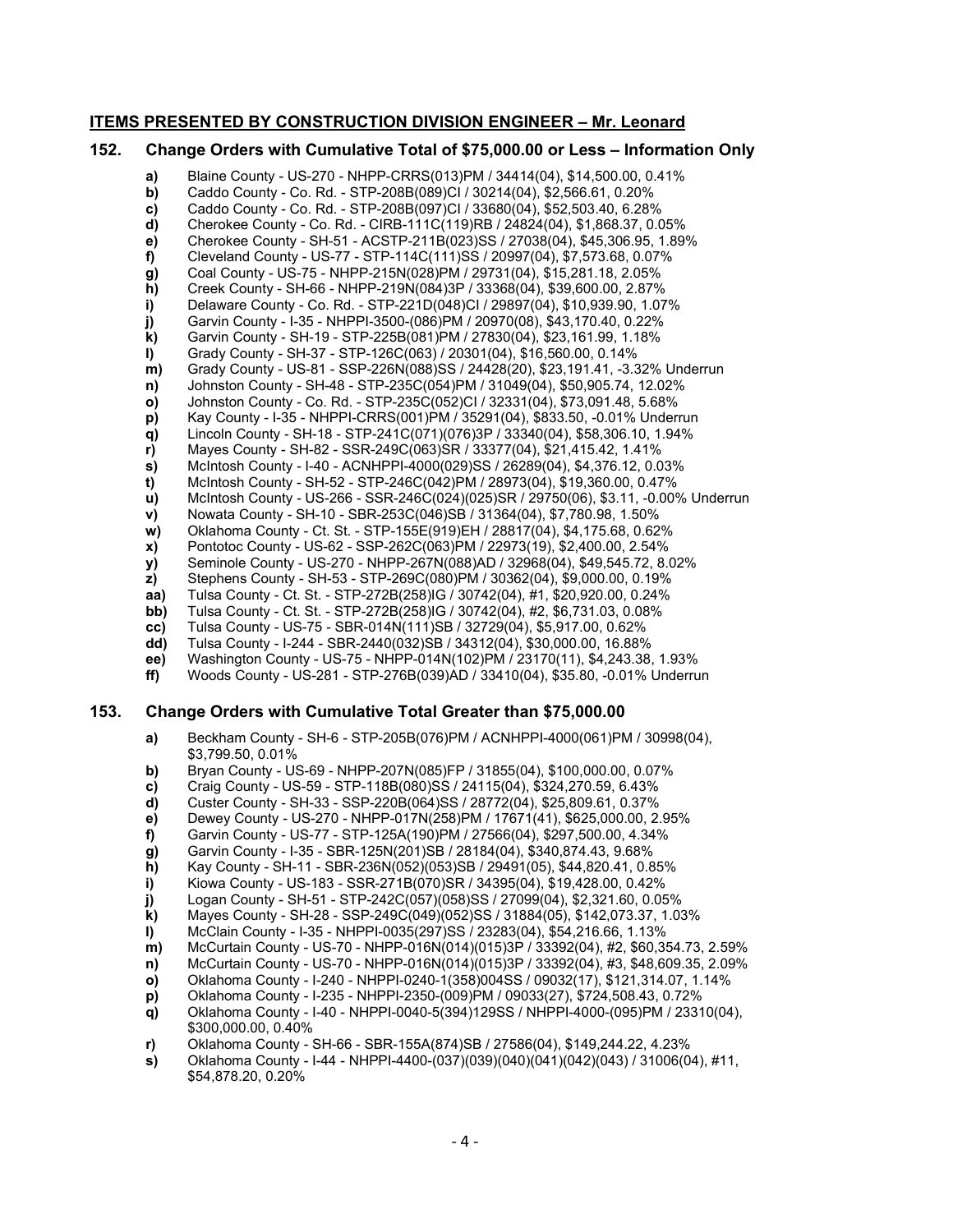- **t)** Oklahoma County I-44 NHPPI-4400-(037)(039)(040)(041)(042)(043) / 31006(04), #12, \$0.01, 0.00%
- **u)** Oklahoma County Co. Rd. STP-255D(506)CO / 32884(04), \$99,914.05, 9.99%
- **v)** Okmulgee County I-40 NHPPI-4000-(005)SS / HSIPIG-0040-6(380)238TR / 27970(04), \$355,849.23, 2.28%
- **w)** Pittsburg County US-69 NHPP-261N(084)PM / 14999(09), \$270,000.00, 0.84%
- **x)** Pittsburg County US-69 SSP-261N(092)PM / 34341(04), \$181,588.00, 1.71%
- **y)** Rogers County SH-20 STP-266N(094)PM / 34222(04), #1, \$97,395.43, 2.11%
- **z)** Rogers County SH-20 STP-266N(094)PM / 34222(04), #2, \$103,939.25, 2.26%
- **aa)** Seminole County US-270 STP-167B(122)PM / 21006(07), \$53,380.03, 0.45%<br>**bb)** Stephens County Ct. St. TAP-269E(061)TP / 32982(04), \$1,040.00, 0.09%
- **bb)** Stephens County Ct. St. TAP-269E(061)TP / 32982(04), \$1,040.00, 0.09%<br>**cc)** Tulsa County Ct. St. STP-172B(398)(399)(456)IG / 25211(04), \$40,526.14,
- **cc)** Tulsa County Ct. St. STP-172B(398)(399)(456)IG / 25211(04), \$40,526.14, 0.38%
- **dd)** Washita County I-40 NHPPI-4000(084)PM / 27935(05), \$249,050.00, 3.25%

ACTION: LaForge moved and Alexander seconded that the Items be approved as presented.<br>MOTION: Carried by the following vote: MOTION: Carried by the following vote:<br>AYES: McKown, Coburn, Grimsley, I McKown, Coburn, Grimsley, Freymiller, Dyson, Alexander, LaForge and Peterson NAYES: None<br>ABSENT: Shannon ABSENT:

### **ITEMS PRESENTED BY THE COMPTROLLER DIVISION**

### **154. Proposed Bid Openings – Mr. Hackney, Project Funding Manager**

- **a)** Final January, 2022 Proposed Bid Opening
- **b)** Tentative February, 2022 Proposed Bid Opening
- **c)** Tentative March, 2022 Proposed Bid Opening

| ACTION: | Dyson moved and Coburn seconded that the Items be approved as presented.     |
|---------|------------------------------------------------------------------------------|
| MOTION: | Carried by the following vote:                                               |
| AYES:   | McKown, Coburn, Grimsley, Freymiller, Dyson, Alexander, LaForge and Peterson |
| NAYES:  | None                                                                         |
| ABSENT: | Shannon                                                                      |

### **155. Settlement for Damages to State Property – Ms. Hilmes**

- **a)** Mr. Criscione Canadian County \$2,903.56
- **b)** Ms. Greenwood Oklahoma County \$261.34
- **c)** Mr. Barraza-Cordova Noble County \$343.60

ACTION: Peterson moved and Grimsley seconded that the Items be approved as presented.<br>MOTION: Carried by the following vote: Carried by the following vote: AYES: McKown, Coburn, Grimsley, Freymiller, Dyson, Alexander, LaForge and Peterson NAYES: None<br>ABSENT: Shannon  $ABSENT$ 

### **156. Fiscal Year 2022 Budget Revisions – Ms. Hilmes**

**a)** Request to the increase the federal share of Capital Outlays utilizing federal carryover funds:

| <b>Federal Aid Construction</b>  | \$261,018,103 |
|----------------------------------|---------------|
| <b>Federal Aid City Projects</b> | 29,100,000    |
| County Program                   | 15,900,000    |
| Rail Program                     | 7,300,000     |
| Total                            | \$313,318,103 |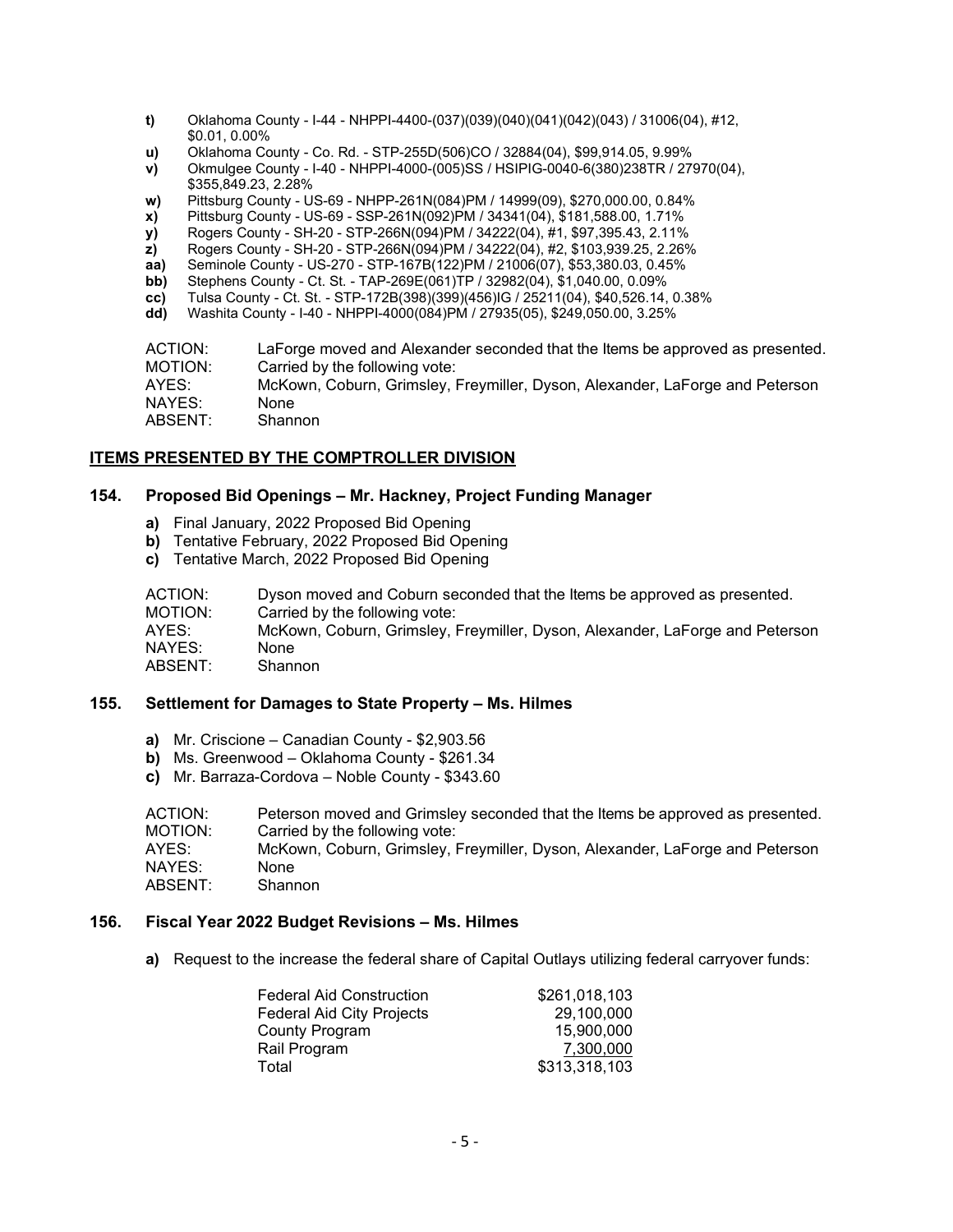**b)** Request to increase the state share of Capital Outlays utilizing state carryover funds:

| <b>Engineering Contracts</b>    | \$15,380,000 |
|---------------------------------|--------------|
| <b>Right of Way</b>             | 7.470.000    |
| <b>Federal Aid Construction</b> | 4,310,000    |
| <b>Asset Preservation</b>       | 7,420,000    |
|                                 | \$34,580,000 |

**c)** Request to increase the federal share of Capital Outlays utilizing federal carryover one-time funds:

| <b>CRRSAA Highway Construction</b> | \$141,469,208 |
|------------------------------------|---------------|
| <b>CRRSAA City Projects</b>        | 15,813,461    |
| <b>CARES Act Transit Projects</b>  | 3.253.600     |
| <b>FHWA Bridgeport Grant</b>       | 22,000,000    |
|                                    | \$182,536,269 |

- **d)** Request to increase the Right of Way Program by \$90,000,000 re-budgeting prior year reserves for existing Right of Way/Utilities projects.
- **e)** Request to increase the Lake and Industrial Access Program by \$8,225,000 utilizing state carryover funds.
- **f)** Request to increase the County Improvement for Roads and Bridges Program by \$31,000,000 utilizing CIRB carryover Funds.
- **g)** Request to increase the County Equipment Program by \$2,355,357 utilizing state carryover funds.
- **h)** Request to increase the Transit Program by \$487,184 utilizing state carryover funds.

| ACTION:<br>Freymiller moved and Alexander seconded that the Items be approved as presented. |  |
|---------------------------------------------------------------------------------------------|--|
| MOTION:<br>Carried by the following vote:                                                   |  |
| AYES:<br>McKown, Coburn, Grimsley, Freymiller, Dyson, Alexander, LaForge and Peterson       |  |
| NAYES:<br>None                                                                              |  |
| ABSENT:<br>Shannon                                                                          |  |

### **ITEM PRESENTED BY THE OFFICE ENGINEER – Mr. Delce**

### **157. Awards**

- **a)** Deferral from the September 16, 2021 Regular Bid Opening
- **b)** October 14, 2021 Regular Bid Opening

| ACTION: | LaForge moved and Coburn seconded that the Items be approved as presented.   |
|---------|------------------------------------------------------------------------------|
| MOTION: | Carried by the following vote:                                               |
| AYES:   | McKown, Coburn, Grimsley, Freymiller, Dyson, Alexander, LaForge and Peterson |
| NAYES:  | <b>None</b>                                                                  |
| ABSENT: | Shannon                                                                      |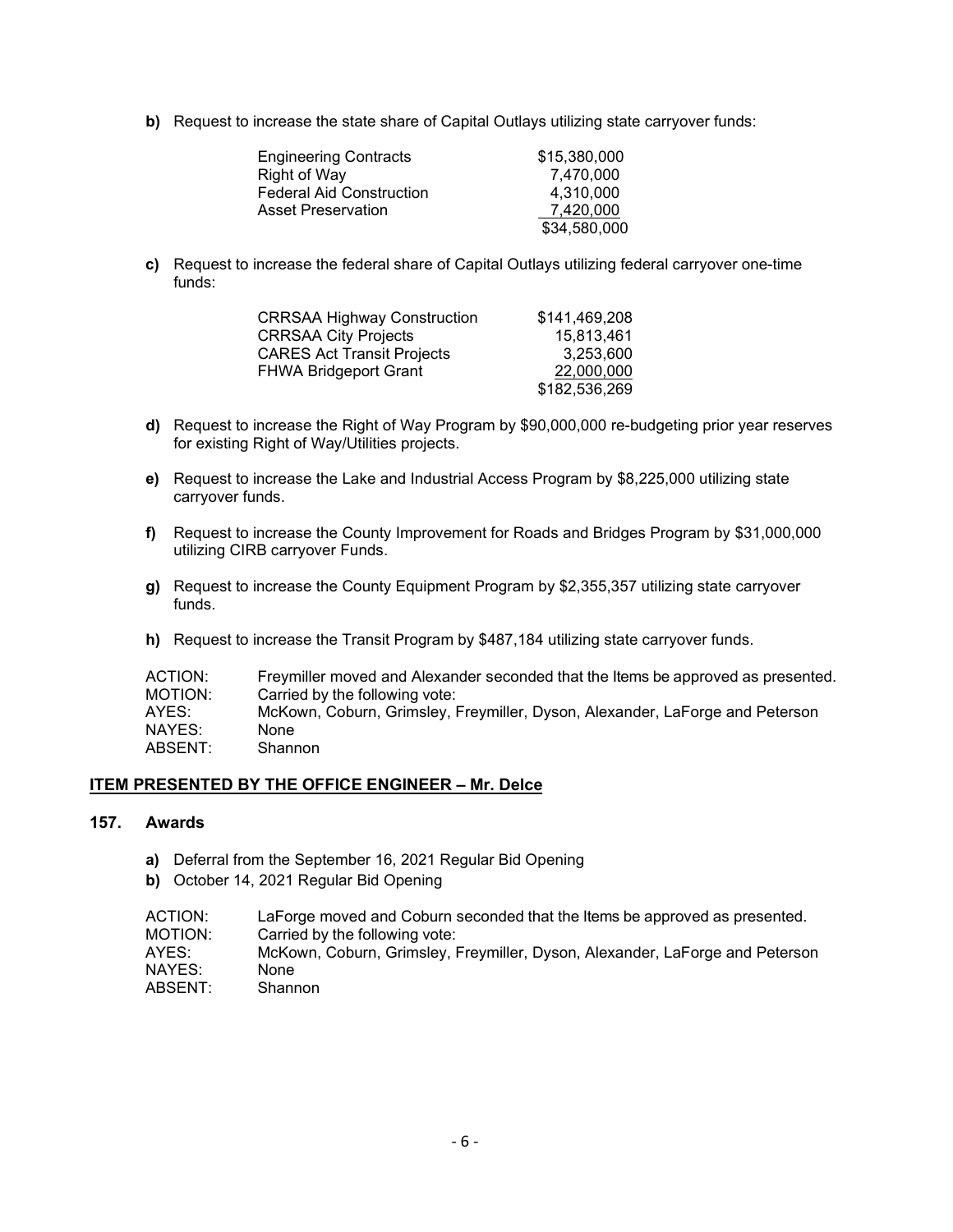### **ITEMS PRESENTED BY THE DIRECTOR – Mr. Gatz**

### **158**. **Interagency Agreement with the Oklahoma Turnpike Authority for Shared Personnel Resource Services**

The Department requests the Commission authorize the Shared Services Interagency Agreement with the Oklahoma Turnpike Authority (Authority). The purpose of the Agreement is to coordinate and leverage personnel resources of the Department and of the Authority in the performance of their respective transportation infrastructure responsibilities. Pursuant to this Agreement, the Department and the Authority shall each document shared personnel resource time, project details and expenses associated with work performed. Based on that accounting, each agency shall be responsible for its pro-rata share of the actual cost of the work performed for the agency.

| ACTION: | Coburn moved and Alexander seconded that the Items be approved as presented. |
|---------|------------------------------------------------------------------------------|
| MOTION: | Carried by the following vote:                                               |
| AYES:   | McKown, Coburn, Grimsley, Freymiller, Dyson, Alexander, LaForge and Peterson |
| NAYES:  | <b>None</b>                                                                  |
| ABSENT: | Shannon                                                                      |

### **159. Director's Report**

Secretary Gatz stated the Commissioners should have received an email prior to the Commission Meeting with an update on our Modernization efforts. It is pretty comprehensive information and talks about where we are at with our Modernization initiative and how we are making progress. He said the purpose of Modernization is to make sure that in the Transportation Cabinet we are reducing our duplications of effort to the extent that we can. We are leveraging the resources that are available within the Cabinet and trying to make sure that we are operating as efficiently as possible. Modernization is a long-term initiative that in all due consideration we are ever going to be done with; because we are going to try to get into the mode of always looking for the next better way to do things, and never losing sight of that vision for the future. So, we will provide you with a monthly update in a report format similar to what I sent you this month. We will do a better job of summarizing the activities of the previous month, and what we expect to occur in the coming months.

*Chairman McKown commented that the Modernization report was very good; and wanted to show his appreciation for all of the hard work that went into preparing that report.* 

Secretary Gatz thanked the Chairman for his acknowledgment of all the hard work that has gone into the Modernization effort. It has taken a lot of resources within the Department, the Turnpike Authority and Aeronautics Commission that have gone above and beyond what would be their normal duties to participate in, and be a part of that.

He updated the Commission on our federal funding status; Congress has approved a Continuing Resolution that will preserve federal transportation funding through December 3rd. He commented that a long-term bill is desperately needed to help State DOT's fund projects into the new year. We are grateful for the foresight they had to provide an extension and carry us through the month of November; but it will get increasingly challenging to conduct business from one short-term extension to the next, because we receive only a portion of funding whenever Congress does an extension.

Also, Congress is continuing their ongoing debate on the larger federal infrastructure bill which will include highway funding; we are still monitoring this situation and will continue to update you.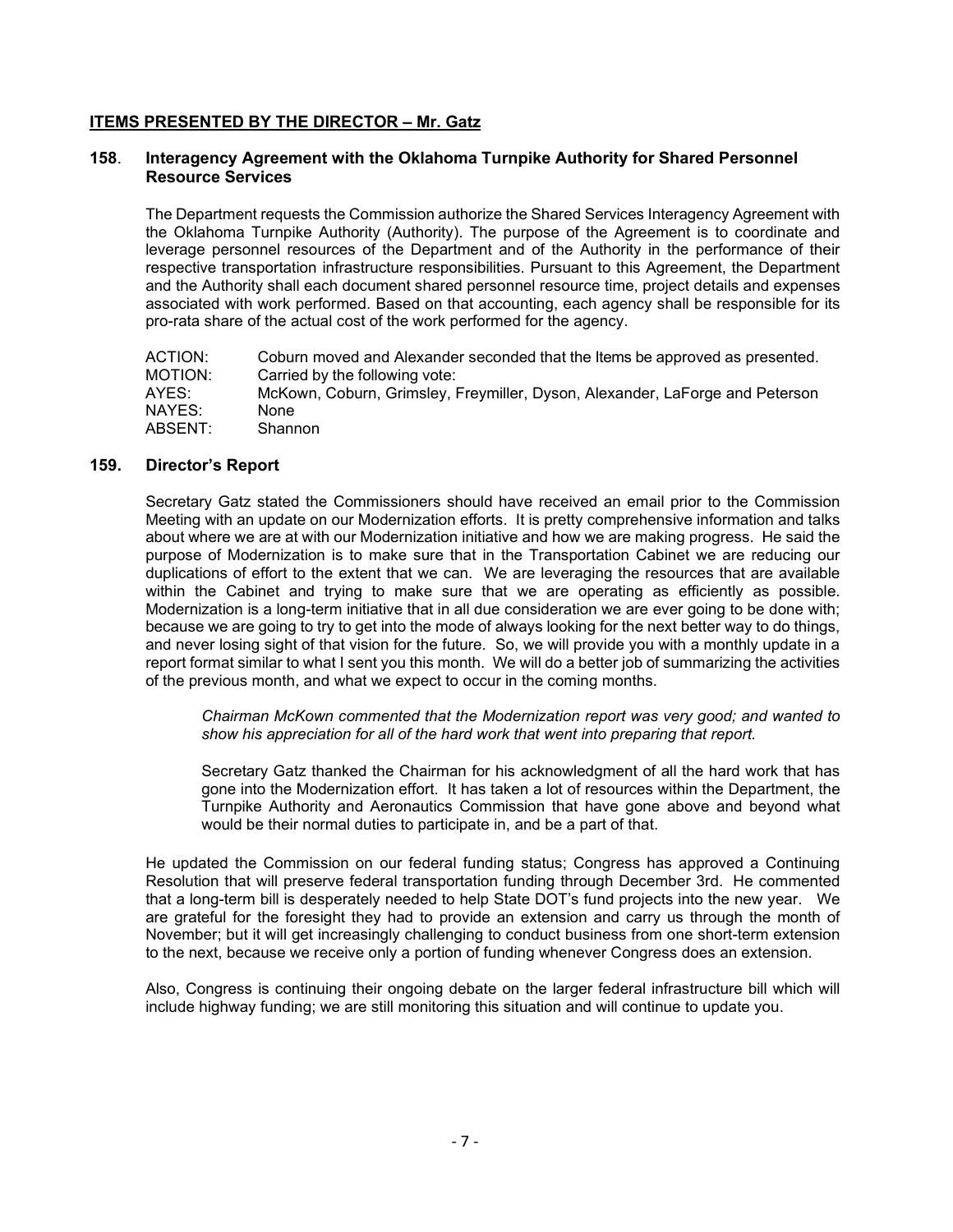OMES recently hosted a State Supplier Exp at the new OKC Convention Center. It was the first event of its kind, lots of state employees and vendors were in attendance; and it was deemed a great success.

The Department is continuing our safety campaign "Make Safety Stick - Everybody Click". This month's emphasis will be on being prepared for winter time travel. Before traveling, check the weather forecast, be sure to have a full tank of gas, and have a winter survival kit in your vehicle i.e., flashlights, bottled water and blankets. Also, while traveling, the best safety advice I can give is to be sure to buckle your seat belt. A simple act of buckling your seatbelt can be the difference of walking away from an accident, or having a severe injury, or worst case, a fatality. So please encourage everybody to buckle up if you are traveling the highway system.

In closing, the Director said the Department is going to do a long overdue Market Study for Employees' salaries. Our #1 resource are the folks that work for us and it is time that we start improving working conditions here and pay is a big part of that. We hope to have this ready to go by January 1st.

*Commissioner Grimsley asked if there was room for us to improve in terms of winterization, i.e., sensing and observation capabilities. I'm thinking ahead in terms of smart highways and a lot of the future initiatives.* 

Secretary Gatz answered, absolutely, I think we are going to see technologies continue to develop around that improvement; you look at some of the travel applications like Waze which is a crowd sourced information, you are going to get pretty up-to-date conditional information just from that. We also use a statewide weather information system, and it's good; but it's not as good as it will be. And then our ITS space and realm are always developing and we are seeing advancements there. Our "Drive Oklahoma" app gives traveling public access to everything from snowplow cameras to travel conditions. I think there are things happening in the technological advancement space right now that are going to continue to be game changers for us. One of the challenges right now, even though I really appreciate the technological advancement in the world of driver assist technologies, like lane departure, adaptive speed control, auto braking; however, they don't deal with inclement weather very well yet. So, Commissioner, I appreciate your question, and absolutely, I think there will always be rooms for those types of advancements.

*Commissioner Grimsley said he would be interested in hearing how this kind of information is ingested, is there is an operation center; what's the approach, I would love to see a presentation and maybe have a little more in-depth discussion about this.*

Secretary Gatz said that he would love to provide a presentation to the Commission about this subject.

*Commissioner Alexander suggested since we are having the debates in Washington, please keep in contacts with our Contractors/Vendors and let them know in advance that some projects might be slowed.*

Secretary Gatz said we stay in very close communication with the contractors; not only on the job site, but through Bobby Stem at the AOGC.

**Information Only**: No Commission action required.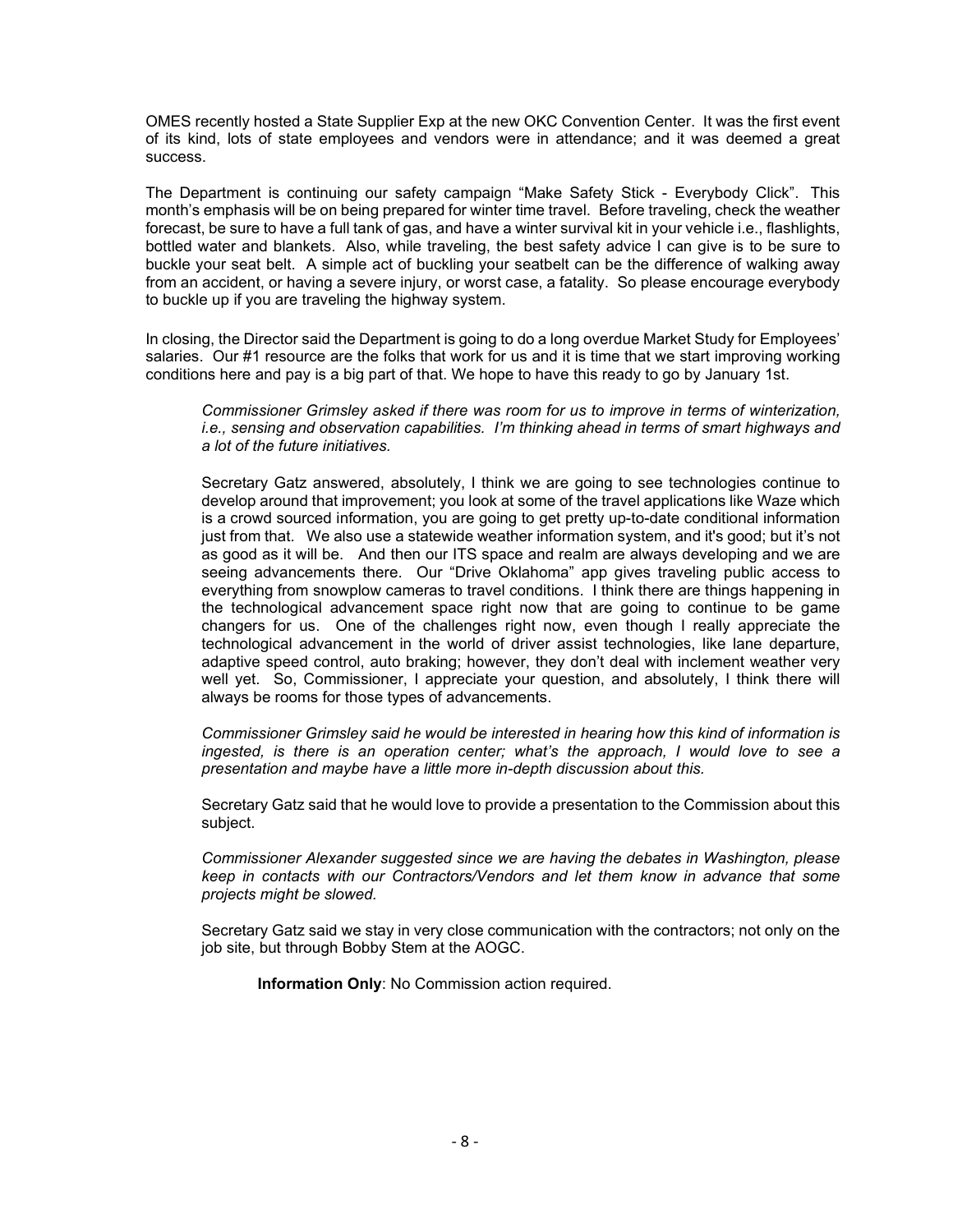### **ITEM PRESENTED BY COMMISSION CHAIRMAN**

## **160. Adjournment Motion**

| ACTION: | Grimsley moved and Coburn seconded that the Meeting be adjourned.            |
|---------|------------------------------------------------------------------------------|
| MOTION: | Carried by the following vote:                                               |
| AYES:   | McKown, Coburn, Grimsley, Freymiller, Dyson, Alexander, LaForge and Peterson |
| NAYES:  | None                                                                         |
| ABSENT: | Shannon                                                                      |

**Meeting adjourned at 11:31 a.m.**